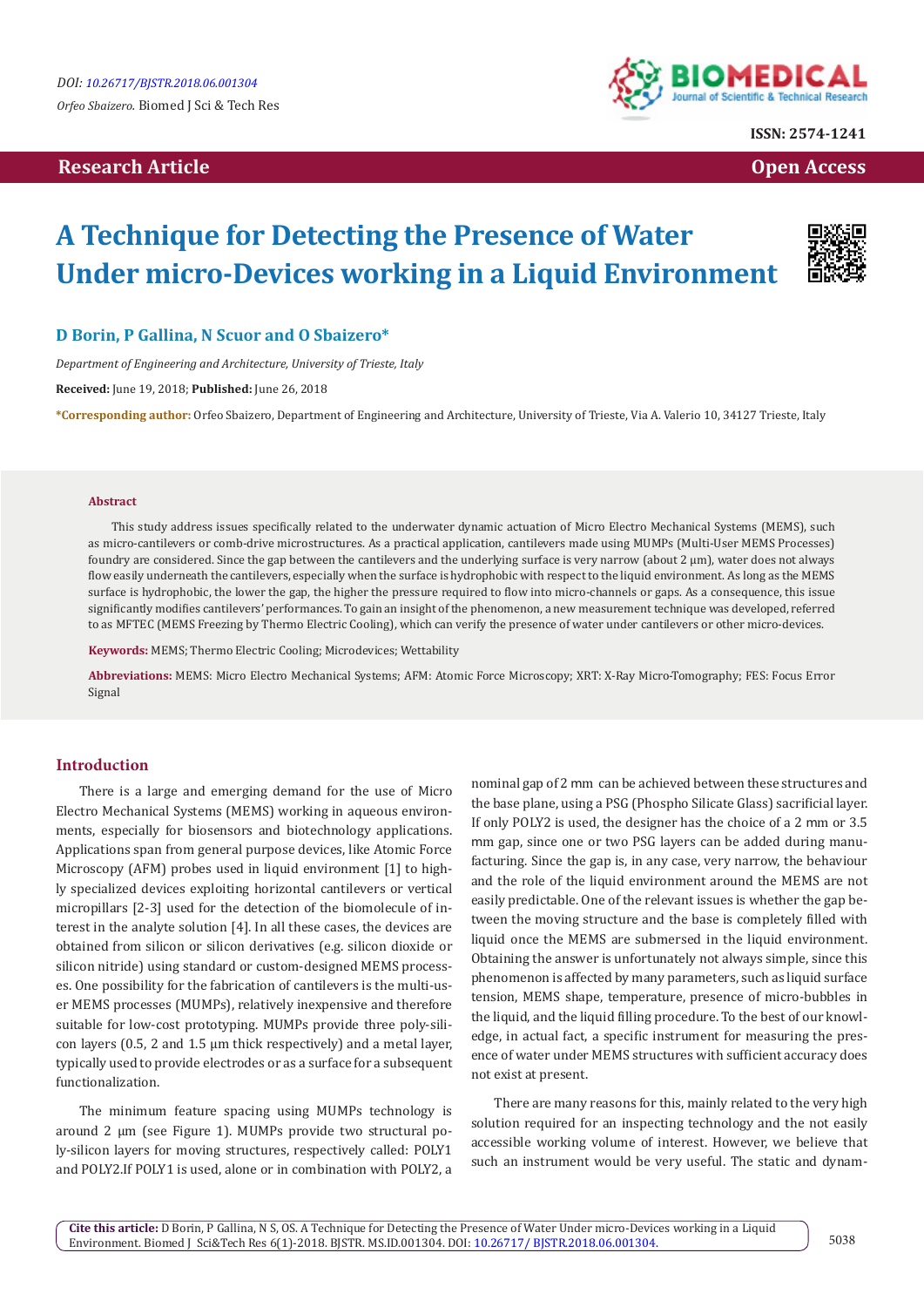ic behaviour of actuated MEMS drastically changes in relation to the presence of water between the moving structure and the base. For example, a cantilever can be considered, operating underwater with electrostatic actuation, in which an amplitude modulation of a high frequency carrier technique is used to avoid electrolysis [5]. When water is trapped between the cantilever and the base, the electrostatic attractive force is 80 times higher than if no water was present between the cantilever and the base, since the relative dielectric constant of water is 80 times higher than that of air. Therefore, our aim in this paper is to design and test an accurate and inexpensive technique for investigating the presence of water under cantilevers or other MEMS structures. We named it MFTEC (MEMS Freezing by Thermo Electric Cooling) and it is presented in section 3. Section 2 compares and discusses other techniques, less accurate than MFTEC. Effectiveness of MFTEC is shown with experimental results in section 4.



# **Techniques used for Investigating the presence of Water Under Micro-Devices**

#### **Theoretical Considerations**

One way to gain an insight of the phenomenon related to the actual presence of liquid under a submersed structure may be applying the concept of surface tension and Young-Laplace theory [6], which deals with the concepts of hydrophilicity and hydrophobicity. Hydrophilicity, which literally means water-loving, is the characteristic of materials exhibiting an affinity for water. By contrast, hydrophobicity refers to materials that have little or no tendency to absorb water. Water tends thus to gather on their surfaces forming discrete droplets. According to the Young-Laplace theory, if the micro device surface is hydrophilic with respect to the liquid, the liquid spontaneously flows under the structure due to capillarity, thus filling the space previously occupied by air and completely removing it.

By contrast, if the surface is hydrophobic with respect to the surrounding liquid, it can reasonably be assumed that the liquid doesn't easily flow into the gaps, thus failing to fill them completely. The main reason is the high water surface tension  $\gamma_{H20}$ , preventing the liquid from filling the gap under the poly-silicon structures. Let us consider the worst-case scenario of a mechanism made up of hydrophobic material with respect to the liquid (the opposite case is trivial, since the liquid tends to spontaneously fill the gap) - see Figure 2a. The figure shows the section of a structure with a gap

underneath, which could represent the section of a cantilever. After a drop of liquid is placed over the device, the MEMS are usually covered by a microscope glass slide in order to flatten the spherical drop surface, so that the microscope image results undistorted. Due to the hydrophobicity of the material considered, only when high hydraulic pressure is applied can the water flow inside the gap.

Let us then calculate the shape of the meniscus between the structural layer and the base. First, we can calculate the shape of the meniscus between the covering glass slide and the MEMS base plane. Indeed, when the glass is pushed down until a desired, constant distance d<sub>g</sub> from the base plane, water tends to flow laterally until an equilibrium meniscus is reached. Such a meniscus is characterised by an advancing contact angle  $\beta_{\rm c}$  [7] whose value depends mainly on the surface properties of the liquid/solid materials in contact with it. The meniscus radius  $r_i$  is

$$
r_i = \left(d_g/2\right) \sin\left(\beta_c - 90\right) \tag{1}
$$

According to the Young-Laplace equation and neglecting the hydrostatic pressure, the pressure in the liquid is

$$
\Delta p = \gamma / r_i \tag{2}
$$

Where  $\gamma$  is the liquid surface tension. The same pressure acts on the meniscus between the POLY1 layer and the base plane. Therefore, exploiting the Young-Laplace equation again, it can be inferred that this meniscus has the same radius as the side meniscus: . By simple geometrical considerations, its contact angle  $\beta$  is

$$
\beta = 90 + \arcsin\left(\frac{S_m}{2r}\right)
$$
 (3)

It is noteworthy that the contact angle is lower than the advancing contact angle. Therefore the meniscus cannot proceed through the gap. In this case, the theoretical maximum penetration of the water inside the gap would be

$$
h_{pe} = r_l - \sqrt{r_l^2 - (g_m/2)}
$$
 (4)

Let us now consider the case in which the MEMS are placed in a chamber hermetically closed by the glass slide. Although the MEMS surface is assumed to be hydrophobic, if the liquid is pressurized, it can flow inside the gap (Figure 2b). The minimum pressure value which can cause this behaviour is given by

$$
\Delta p = \frac{\gamma}{(g_m/2)} \sin(\beta_c - 90) \tag{5}
$$



**Figure 2:** Cantilever section: a) hydrophobic material with respect to the liquid in a partially open system; b) hydrophobic material with respect to the liquid in a pressurized system, where the liquid can flow inside the gap.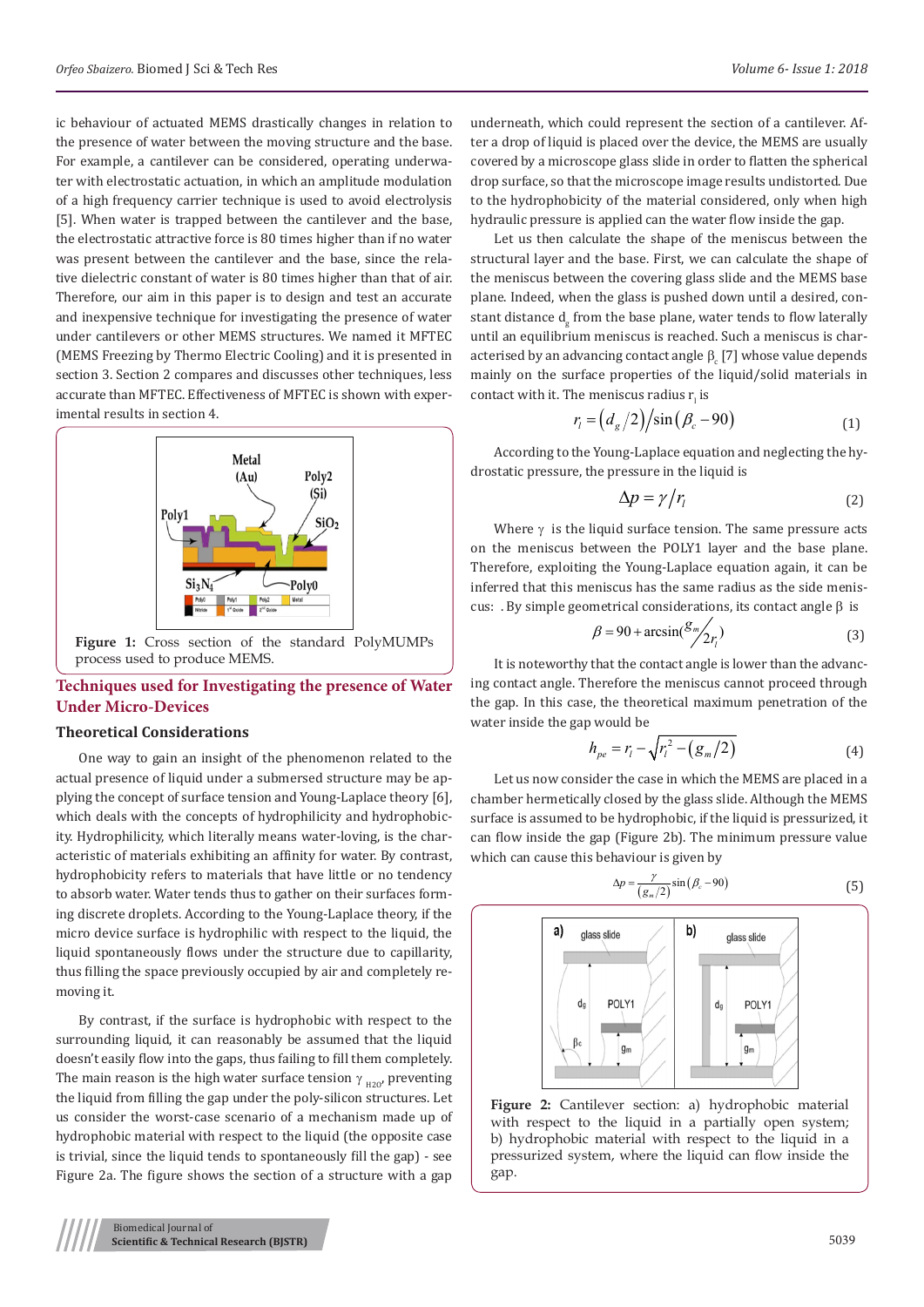Even though these theoretical models are well known and broadly applicable to bi- and multi-phase systems, they show some drawbacks for the prediction of the effective presence of liquids inside small gaps:

a) The theory does not consider the presence of gas bubbles which can remain trapped under the structures - this phenomenon depends on the liquid properties, on the method chosen to fill-in the working environment, on the effectiveness of the liquid degassing procedure and on the shape of the MEMS;

The surface tension depends on surface morphological parameters such as roughness [8] and special patterns [9] and not only on the liquid/surface chemical affinity;

c) The surface tension also depends on temperature [10] and the presence of electric fields [11];

d) The concentration of a solute in the solution can vary from point to point, causing a non-homogenous wettability;

e) Unwanted fluid dynamic effects during filling cannot be investigated. For these reasons, predicting the presence of water under the MEMS structures or inside small gaps by simple theoretical considerations is not a reliable procedure.

## **Staining Methods**

A simple way to confirm the effective presence or absence of liquid under MEMS structures is the modification of the liquid composition by addition of a low-volatility staining agent, which is traceable with a simple optical or fluorescence microscope. After the solution has almost completely evaporated, the residue, mainly consisting of the low vapour-pressure staining agent, reveals the areas originally occupied by liquid. An example is given in Figure 3. The MEMS was dipped into deionized water mixed with a staining solution (basic fuchsin). After the solution evaporated, cantilevers were mechanically removed using a micro-manipulator. Consider Figure 3a. Three cantilevers were removed: as can be seen, apparently not all the volume under them was occupied by the solution. This can be inferred by the presence of staining only under the distal portion of the cantilever, where the presence of a meniscus is furthermore clearly suggested by the round convex shape assumed by the staining. This could be explained considering the upward bending of the cantilevers due to the residual stresses introduced in their constituting layers by the manufacturing process [12].



**Figure 3:** Representative pictures of the stain method: a) stain solution occupies part of volume under the cantilevers; b) mechanical scratching not properly performed; c) enhanced wettability due to the increase in the stain concentration.

This method is inexpensive, but at the same time many drawbacks are evident:

a) modification of the liquid properties in relation to the presence of the staining agent, even if it is added at a low concentration level: the liquid surface tension is related to the staining agent's concentration and, in particular, the higher the staining agent's concentration, the lower the surface tension, causing the surface to become hydrophilic. During evaporation, the staining agent's concentration increases, thus enhancing the wettability of the MEMS surfaces. This phenomenon is clear in Figure 3c since the meniscus shape is concave;

b) If the mechanical scratching is not properly performed, information about the stain print is lost see Figure 3b;

c) The ideal staining solution should produce an easily observable colour contrast, without affecting the liquid environment as concerns the surface tension. Unfortunately, in most staining solutions such properties are in conflict. In conclusion, evidence obtained with a staining solution is sometimes in disagreement with the theoretical considerations set out in the previous section. Even though the method is simple to implement and inexpensive, it is not sufficiently accurate.

#### **X-Ray Micro-Tomography**

Tomography is a non-invasive and non-destructive method for three-dimensional imaging, frequently used in materials technology and medicine. This technique consists of taking a set of images of the X-ray beam transmitted through a sample while the sample is rotated to different positions, from 0 to 360 degrees. Micro-tomography is the notation applied when the sample dimensions are below centimetre range, but the principles are otherwise identical to those just described. X-ray micro-tomography (XRT) requires an X-ray beam with a high degree of beam parallelism, preferentially with high brilliance and good penetration ability. For these reasons, X-rays of high photon energies from synchrotron sources are needed. This makes micro-tomography an expensive and non-feasible technique. The contrast in XRT is based on the differences in absorption of X-rays by the constituents of the sample. As a result, air can be distinguished from water [13] and an underwater 3D reconstruction of the MEMS can be provided. Unfortunately this technique, in addition to its high costs, in most cases does not reach adequate resolution. Only resolutions of a few microns can be achieved [14]. X-ray micro-tomography could be indeed an interesting tool for quantifying the presence of water under MEMS structures nevertheless, high experimental set-up costs suggest looking for alternative solutions.

## **Indirect Measurements**

With the definition indirect measurements we refer to all those methods that consist of measuring one or more MEMS properties affected by the presence of liquid under the structure. In MEMS, actuation comes from electro-thermal or electrostatic actuators. In the former (both standard thermal actuators and the Chevron thermal actuators), the presence of water under the moving structure increases dissipation. Therefore, a higher amount of electric-power is required to bend the arms [15]. In the latter (comb drivers [16],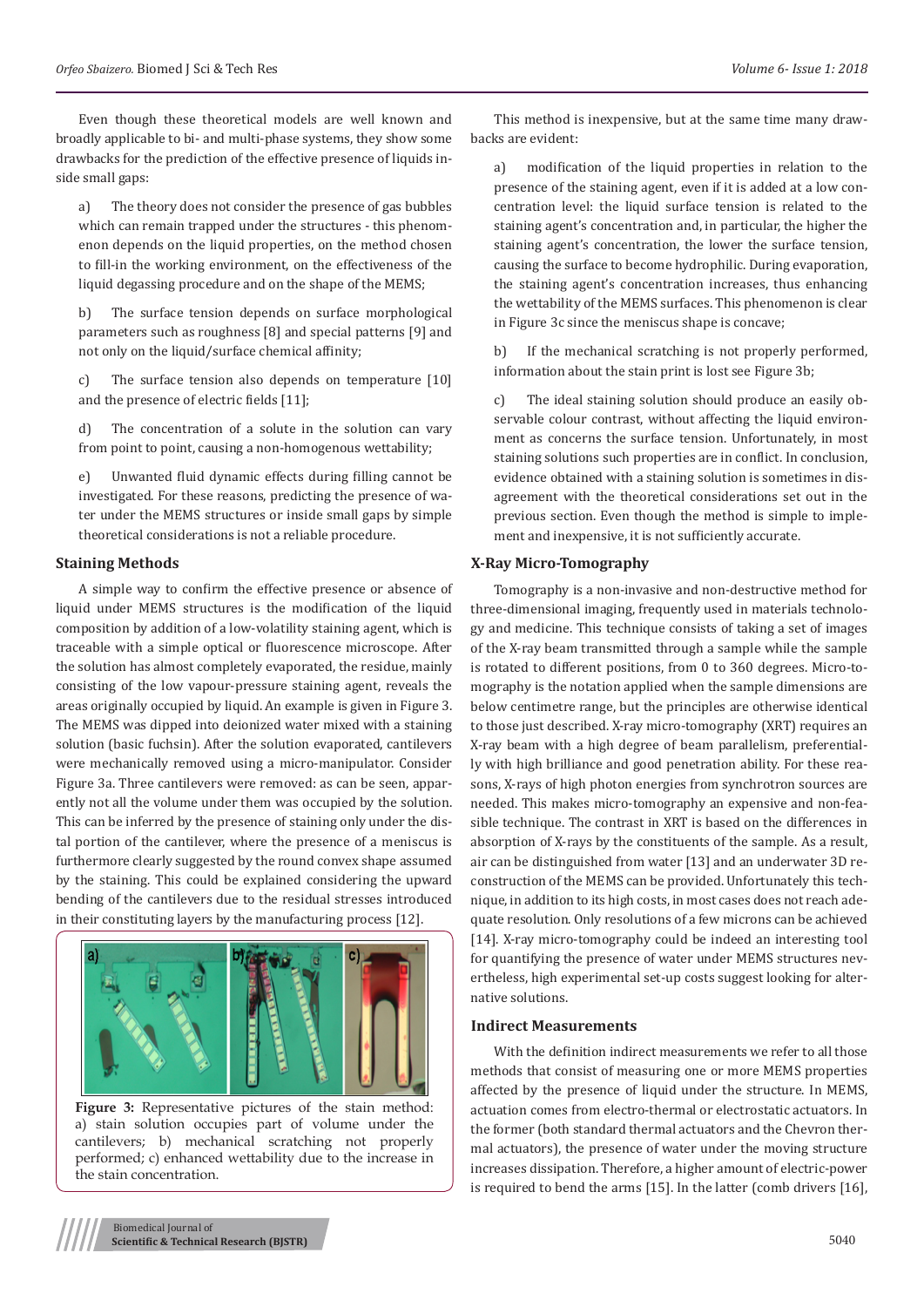electro statically-actuated cantilevers [17] and electrostatic resonators), the presence of water increases the electrostatic force that is proportional to the dielectric constant of the medium. Moreover, the liquid introduces a mechanical damping effect related to the liquid's viscosity. A well-known relevant phenomenon is squeeze film damping, which occurs for low gaps [18].

Therefore, one could operate the MEMS, measure values relevant to the aforesaid parameters and compare the experimental results with the theoretical models (with liquid or without liquid under the structures). For instance, in [19] an electro statically actuated cantilever beam was tested both in air and deionised water. The cantilever chosen for the test was 125 μm long, 10 μm wide and 2 μm thick (1.5 μm POLY2 plus 0.5 μm metal). The gap between the cantilever and the base was 3.5μm high. The cantilever was electrically insulated from the underlying silicon wafer, while it was connected to a contact pad by means of a conductive P-doped silicon path.The actual displacement depends on the intensity of the applied voltage, which can be made to vary in time, for example, as a sinusoid with an assigned frequency and amplitude.

To work in a liquid environment, thus effectively avoiding the formation of bubbles and corrosion caused by electrolytic phenomena which take place even when deionized water is being used, an amplitude modulation (AM) technique was used. In the proposed experimental set-up, a carrier frequency of 1 MHz was used in the experiments carried out in water, with 100% modulation (i.e.  $V_{\text{offset}} = V_{\text{max}}$ ). The same set-up was used to easily compare the results, also for the experiments conducted in air. In both cases, a  $V_{\text{max}}$ value of 2.5 V, that is 5 V peak to peak, was used. This driving voltage and the effective electrical load are well within the capabilities of a usual, low-cost signal generator, which can be thus directly wired to the MEMS device for this purpose. The frequency of the modulating signal was continuously varied from 10 up to 90 kHz and the vertical displacement measured using a DVD optical detector.

The heart of the system is a DVD optical head developed in our laboratory, which is briefly described below. The laser diodes used in DVD-ROM optical pickups typically operate at a wavelength around 630 nm. The absorption coefficient in liquid water is about  $0.003$  cm<sup>-1</sup> (typically one-tenth of that for the CD-ROM units). The light source is a laser diode, which emits an astigmatic elliptical beam of light. Passing through diffraction grating, an airy pattern is formed. The light beam then encounters a polarizing beam splitter, a quarter wave plate, a collimating lens and, finally, the objective lens. When properly focused on a reflective surface, the beam reflects back along the original path, up to the polarizing beam splitter. Here, due to the changes in the polarizing direction, which occurred previously, it passes straight through this component and a cylindrical lens, finally striking the photo-detector. The combined effect of the effective position of the focus spot with respect to the reflective surface, and that of the cylindrical lens produce a characteristic light pattern on the surface of the quartered photodiode which, after being properly elaborated, results in a Focus Error Signal (FES).

This is used to give a feedback signal to the moving-coil focusing

actuator in the optical head. The RF signal arising from the reading of the pits embossed in the active layer of the storage medium is instead derived from the total intensity of the light that is striking the four-quadrant photodiode. As usual, the signal produced by each photodiode is in the form of a very small current, thus requiring further elaboration by means of a high-performance trans-impedance amplifier. The normalized cantilever displacements (expressed in dB) versus modulating frequency are shown in Figure 4. Squares mark experiment data in water, while dots refer to air.



**Figure 4:** Normalized cantilever displacements versus modulating frequency. Squared marks are relative to liquid, while dots refer to air.

It can be noted that in water the system is over-damped because of water viscosity. However what was relevant was that in some tests the ratio between the maximum displacement in water and in air fell in the  $15\div 30$  ranges, when one expected a theoretical ratio of 80 because of the dielectric constant of water. This behaviour leads us to assume that the cantilever was not completely surrounded by water and/or that some air could have been trapped underneath the cantilever in the form of micro bubbles. It was this uncertainty that led us to develop a reliable method for mapping the presence of water under the cantilever. In conclusion, indirect measurement methods can reveal that the liquid is not properly distributed around the MEMS even when the surface is hydrophobic. On the other hand, they are not reliable, since mechanical displacements depend on many other parameters, which are not always easy to estimate. Moreover, indirect measurement methods cannot map how air present underneath MEMS structures is distributed.

### **MEMS Freezing by Thermo Electric Cooling (MFTEC)**

A fast and low-cost technique was developed to verify whether or not water flows under cantilevers. This technique allows MEMS freezing to be performed in order to block water arrangement at a certain instant and then verify under the microscope the possible presence of frozen water under the beam structure. The prototype is shown in Figure 5. It is made up of a 30 by 30 mm working area Peltier cell (Marlow Industries), a water cooler apparatus, a power supply module and a microscope (Nikon Optiphot).The cell is fixed to the top of an aluminium cylindrical chamber, which fits under the microscope objective lenses. The cell, powered by a current of 1.5 ampere, requires an active cooler system in order to dissipate the excess heat produced on its bottom face. A continuous water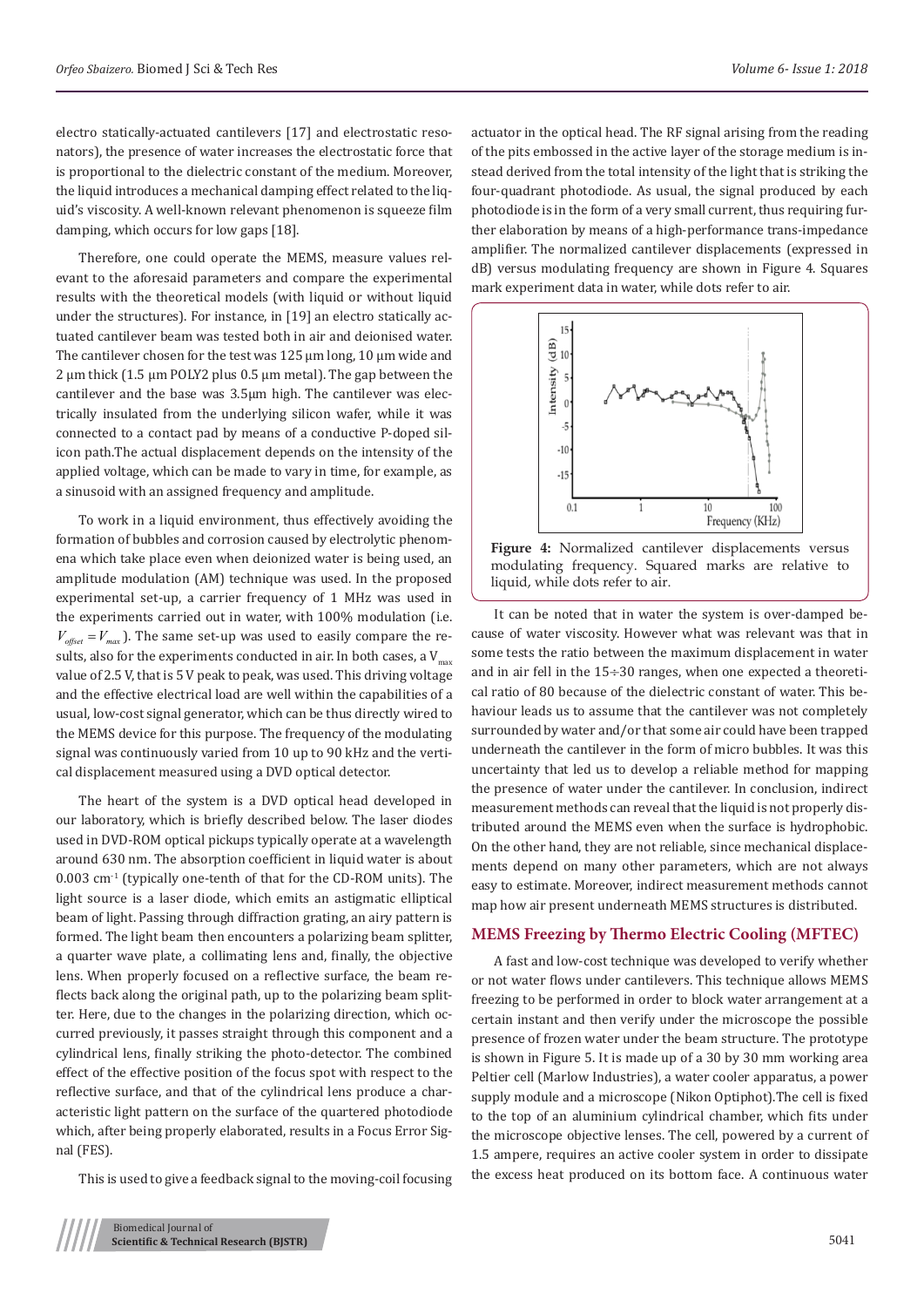flow (inlet temperature:  $25 \text{ °C}$ ; flow:  $12 \text{ cm}^3/\text{s}$ ) passes through the chamber.



**Figure 5:** Experimental setup of the MEMS freezing by thermoelectric cooling (MFTEC).

After several tests, a protocol to freeze the liquid was selected, which consists of the following steps:

a) The surface of the cell is cleaned with isopropyl alcohol in order to eliminate condensed water;

b) The MEMS to be analysed is glued using cyanacrylic adhesive on a glass slide;

c) A liquid drop is placed directly on the cell surface;

d) The glass with the glued MEMS is turned upside-down and placed over the liquid drop in such a way that the MEMS are completely surrounded by the liquid. To do so, a proper spacer is interposed between the glass slide and the cell surface. This way, the distance between the topside of the MEMS and the cell surface is about 0.5 mm;

e) The cell is turned on and after 20 s the drop is completely frozen (Figure 5). If some air is trapped under the cantilever, the possible scenario is the one shown in Figure 6a;



Figure 6: Scheme of the working principle of the MFTEC: a) before cantilever removal; b) after cantilever removal.

f) After 120 s the glass slide is manually removed by applying a vertical force. If the MEMS have been properly glued, it remains attached to the slide and a print can be observed on the frozen drop. Since poly-silicon layers (such as cantilevers, combs, folded springs) tend to adhere to the frozen liquid, the

removal of the MEMS causes the poly-silicon layers to break in correspondence to their anchors to the substrate and their entrapment into the ice (Figure 6b).

g) Lastly, the frozen drop is analysed under the microscope. It is noteworthy that the poly-silicon layers on the drop show their bottom face (they are upside-down).Therefore, the presence of air or bubbles can be easily verified.

In our experiments, to remove air micro bubbles, some distilled water was degassed under vacuum at ambient temperature. Moreover, it was observed that the time required to freeze the drop affects the test. In particular, a long freezing time creates larger ice crystals, thus modifying the ice pattern with respect to the original water pattern. For this reason, before placing the MEMS on the drop, this was pre-cooled to 5-10°C.

# **Results and Discussion**

An examination of the lower surfaces of the cantilevers after the removal of the MEMS yields some important data. This inspection has to be performed in just a few seconds, because of water condensation. When the MEMS are removed, some water could condense and freeze over the cantilevers over a very short time, in a way that could significantly modify the real configuration of the system. In the first set of experiments, non-degassed water was used. It was observed that many air bubbles remained entrapped on the MEMS-water interface (see Figure 7a). Therefore, it was decided to degas water before MEMS immersion. When working with MEMS in a liquid environment, it is therefore important to take into account the likely and relevant presence of air bubbles in the water, which could considerably modify the dielectric characteristics of the medium interposed between the electrodes.



**Figure 7:** Different experimental observations with the MFTEC: a) air bubbles entrapped at the MEMS-water interface; b) presence of large crystals due to long freezing; c) continuous shape of ice after water degassing.

In Figure 7b, the presence of large crystals of ice can be noted. Large crystals are due to a relatively long freezing time and should be avoided, because they modify the initial pattern of water. In the subsequent experiments, degassing and pre-cooling of water were adopted before MEMS immersion. It is interesting to observe how the configuration of the total system changed: the micro-bubbles disappeared or became increasingly smaller (a few microns); the ice shows a continuous and irregular shape and single crystals cannot be distinguished as in the previous tests (Figure 7c). Degassing and pre-cooling procedures were adopted as an optimal protocol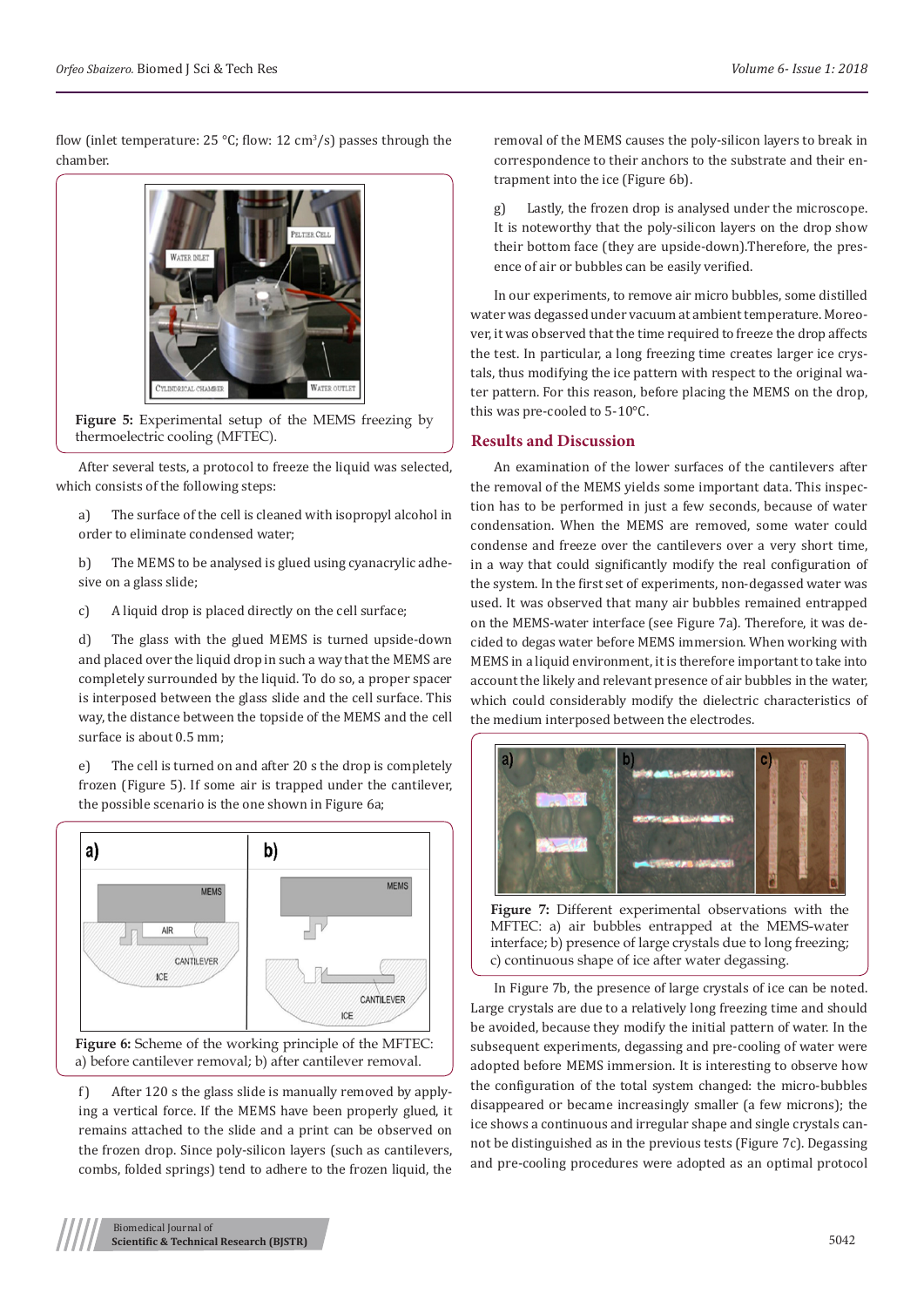to study the problem. Many tests were performed and results were sufficiently variable depending on the shape of the cantilevers, on their bending, on the presence of small bubbles under and around them, and many other unpredictable factors. Therefore, every possible configuration of the lower surfaces of the cantilevers was observed: almost completely free from ice, partially covered and completely covered in ice.

The second condition was the most recurrent result. When water partially flows under cantilevers, it can spread substantially in three different ways. In some cases, as shown in Figure 8a, it randomly flows, mainly depending on the distributions of small bubbles all around the structure. In other cases, it flows more under the free ends of the cantilevers than under the constrained ones. This phenomenon is preferred with long and curled-up cantilevers because of residual stresses caused by the different thermal expansion coefficient between poly-silicon and gold, as explained above see Figure 8b. It is possible to encounter the opposite case, too, as shown in Figure 8c. This is more reasonably the case of cantilevers in stiction - short for static friction - over the substrate. In the same figure, some water over the free end of the cantilever on the right can be noted: this is due to the presence of the dimple under the tip of the cantilevers that makes the free end of the cantilever stay 750 nm above substrate.



**Figure 8:** a) water randomly flowed under the cantilevers; b) water flowed under the cantilever free end; c) probable configuration of cantilevers in stiction

In some other cases, as shown in Figure 9a, cantilevers completely covered in ice were encountered. In the end, on a small number of occasions, cantilevers completely free from ice were observed (Figure 9b). However, it is difficult to ascertain whether these cantilevers were in stiction or rose above the substrate. The case of a comb drive was then studied. This system differs from that of cantilevers because of the substrate: it is made of silicon nitride in the case of cantilevers, while it is made of poly-silicon (POLY0) in the case of comb rotators. This is a necessary solution, since the substrate needs to have the same potential of the moving structures in order to prevent their adhesion. However, this difference is not appreciable, since poly-silicon and silicon nitride have approximately the same hydrophobicity. Besides, in the case of the comb drive, the distance between the moving structures and the substrate is lower than in the case of cantilevers: the comb rotator moves over a POLY0 base, touching the surface by means of dimples, so the gap is 750 nm.

In the end, in this second test it is more interesting to reveal the distribution of water between the comb fingers instead of that under the structure, since the active electrostatic force develops precisely between fingers. MFTEC is also capable of performing this type of investigation. The same protocol procedures were adopted and water distribution under the moving structures (comb rotors, shaft and springs) was studied. The comb stator, glued to the substrate, was obviously stripped off at the removal of the MEMS. Different situations were also encountered in the case of the comb drive. As shown in Figure 9a, water can completely flow under the moving structure; otherwise, as shown in Figure 9b, some parts of the structure are dry, implying that water did not flow in those zones. In both instances, the presence of water between the fingers can be revealed. These observations and each result described in the previous paragraph were obtained in a fast, simple and economic way using the MFTEC.



Figure 9: a) Cantilever completely covered by ice; b) cantilever completely free of ice.

## **Conclusion**

Micro-devices (MEMS) produced using silicon-based MUMS technology and working in a liquid environment were investigated. Direct and indirect measures were performed to detect the presence of water under the moving structures. In particular, a new, simple, economic and fast method for directly examining the configuration of the system was developed and tested. This technique, named MEMS Freezing by Thermo Electric Cooling (MFTEC), allows direct observation of the lower surface of the moving structures (cantilevers, comb rotors, etc.), revealing the distribution of water in the zone between the structures and the substrate. It showed that in most cases water partially flows under moving structures. In addition, the presence of many air micro-bubbles entrapped at the MEMS-water interface was revealed. Degassing of water, when possible, before MEMS immersion should therefore be considered a strictly necessary procedure. Since uncertainty on the value of surface tension, variability in the protocol to flow water (or any other fluid) and geometrical errors make it difficult to control for the presence of bubbles within complicated MEMS structures, the proposed MFTEC technique can be used for also improving the MEMS structure. In this case, particular MEMS should be made. It must replicate, on a different scale and with different parametric ratios, the geometries to be achieved with the final MEMS structure. In this